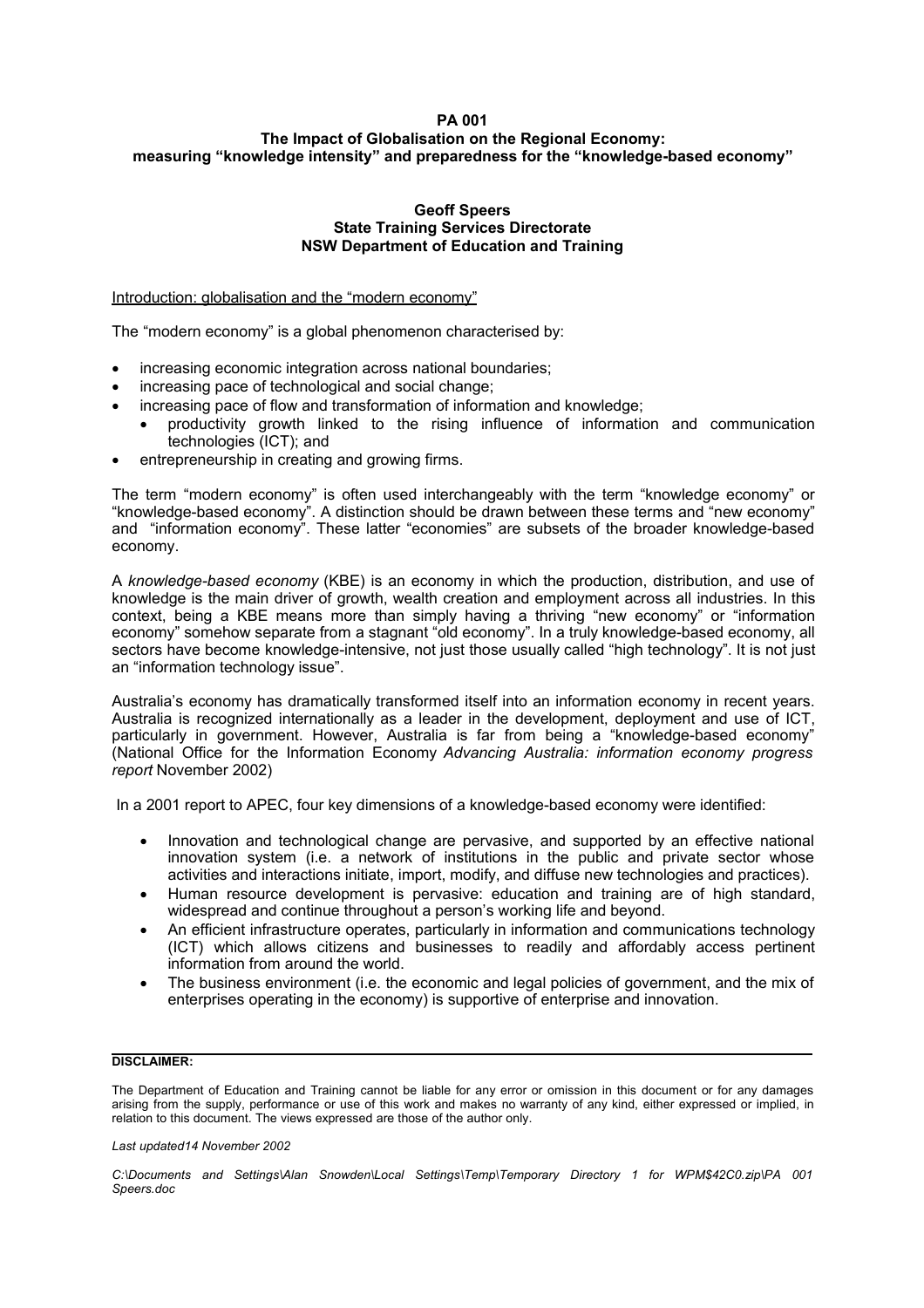(Sources: Rob McKeon and Tony Weir *Preconditions for a Knowledge-based Economy* B-HERT News July 2001, pp.4–5 / Department of Industry Science and Resources *Issues for Australian Business in the Modern Economy: a report of some industry consultations* ISR New Economy Issues Paper No. 6 August 2001)

The empirical evidence in that APEC report strongly suggests that economic growth is most sustainable for those countries that are strong in all of these four dimensions. In short, it is becoming ever more the case that the most successful economies are those that are closest to being KBEs. These characteristics could be referred to as preconditions to becoming a KBE.

The Allen Consulting Group/Monash University report *Australia's information economy: the big picture* (National Office for the Information Economy April 2002) also highlighted research that showed firms in the information economy enjoyed a substantial competitive edge over those that were not.

The knowledge-based economy is a reality. Performance and prospects of firms and farms, organisations and individuals depends increasingly on what they know, how they know it, how they use it, how they access it, who they know and how they exchange it with others.

### Impacts on the regional economy

In recent years, drivers of change in non-metropolitan Australia have included:

- globalisation
- technological advances, particularly transport and telecommunications
- demand for on-line services
- downward trends in commodity prices
- changes in consumer taste
- changes in lifestyle (coastal migration)
- government policy tariffs, deregulation and competition policy

The rapid improvement in communications technology and the tendency towards more open economies has lead to the development of the globalisation concept, with the implication that the world is one big market, accessible to all regions and all communities. Globalisation has been heralded as a new age which offers world markets to rural regions and thereby new opportunities for growth at the local level. However, globalisation is a two-edged sword as it also ensures that the markets of each region will be vulnerable to exploitation by external firms.

We must successfully manage the transition to regional knowledge based economies if all Australians are to share in the benefits of globalisation and the digital revolution. A defining feature of globalisation is the re-emergence of the local and regional economy as an important unit for innovation. One of the ironies of globalisation is that regions and localities have emerged as key spatial units of economic activity, with the fortunes of key regions impacting the performance of the national economy. Regional production systems have become increasingly important in the global economy. Regional stakeholders will be central to the development and implementation of region- specific knowledge-based strategies if Australia is to successfully make the transition to the knowledge-based economy. Although knowledge intensity won't shield regions from economic downturn it can provide them with greater flexibility and adaptability in the face of uncertainty.

Individuals, organisations and nations are increasingly recognising that high levels of knowledge, skills and competence is critical to success. The *OECD Jobs Study (1994)* placed particular emphasis on investment in people, in a framework that seeks to extend lifelong learning for all. Evidence shows that in OECD countries overall:

## **DISCLAIMER:**

The Department of Education and Training cannot be liable for any error or omission in this document or for any damages arising from the supply, performance or use of this work and makes no warranty of any kind, either expressed or implied, in relation to this document. The views expressed are those of the author only.

*Last updated14 November 2002*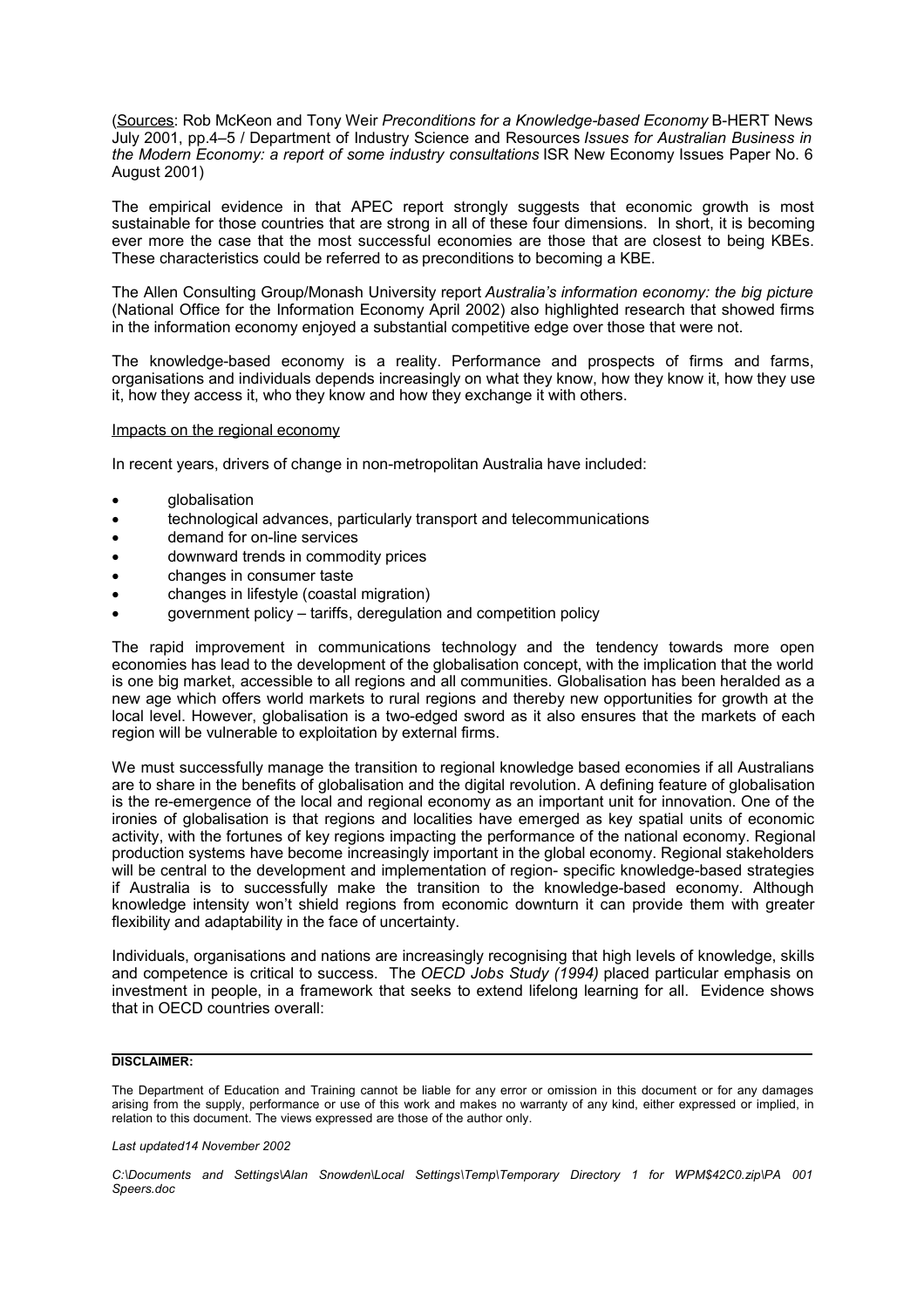- a substantial proportion of national income is devoted to investment in human capital public and private spending on formal education and training are on average about 6 per cent of GDP;
- there is considerable private investment in human capital (eg enterprise based training) though it is not fully accounted for;
- there are significant social and economic returns to investment in education at least in the case of relative earnings of employed individuals with different levels of education; and
- human capital is not equitably distributed within countries.

The growing importance of human capital to competitiveness is reflected in the changes in the occupational distribution of employment in OECD countries. During the 1980s, employment in member economies grew fastest in high-skilled jobs and slowest - or declined - in low-skilled jobs. Within the white-collar group of occupations, high-skilled jobs grew the fastest.

Industry and community expectations are increasing. The Productivity Commission report *Skill and Australia's Productivity Surge* has stated that more attention has been placed on developing skills for the workplace in recent years. The interest stems from three propositions:

- Australia needs to become a higher skill, more knowledge intensive producer in response to global pressures if it is to raise or maintain its living standards
- technological change, particularly information and communications technologies, increases the relative demand for skills
- the shift toward services in economic activity changes the demand for certain types of skills, with a focus on conceptual and interpersonal skills

The deregulation of financial markets and advances in transport and communications has resulted in factors of production becoming highly mobile. Labour is the least mobile factor, particularly at the unskilled level. Location decisions are made on the cost and availability of labour, but also on the basis of local fiscal benefits and lesser regulatory constraints. Proximity to markets is becoming less important as markets become global and production more fragmented. Opportunities, rewards and the nature of work for skilled and unskilled labour are increasingly diverging.

The question to consider is the relative competitive strength of rural regions in securing their own markets and exploiting external markets. In general rural communities lack the advantages - research, new technologies, skilled workforce and market information - desired by firms exploiting the global market. Globalisation may in fact have weakened the advantage rural areas once possessed in lifestyle terms. Rural communities need access to state-of-the-art communication and information technology. It is difficult to suggest at this stage that globalisation has worked to the advantage of rural communities.

The implications of globalisation are generally discussed at a national level. However, it is at the regional level that the effects will be registered. The adjustment pressures caused by globalisation have been felt most keenly by regional and rural Australia. Urban Australia has had the same adjustment pressures but outside the major metropolitan centres employment alternatives are generally limited and therefore the impact of structural changes is greater and the associated consequences more readily seen.

Effective competition in the knowledge economy requires enhancement of regional responsiveness, in communities, in industry and in government.

## A new occupational structure for analysis of skill levels

## **DISCLAIMER:**

The Department of Education and Training cannot be liable for any error or omission in this document or for any damages arising from the supply, performance or use of this work and makes no warranty of any kind, either expressed or implied, in relation to this document. The views expressed are those of the author only.

*Last updated14 November 2002*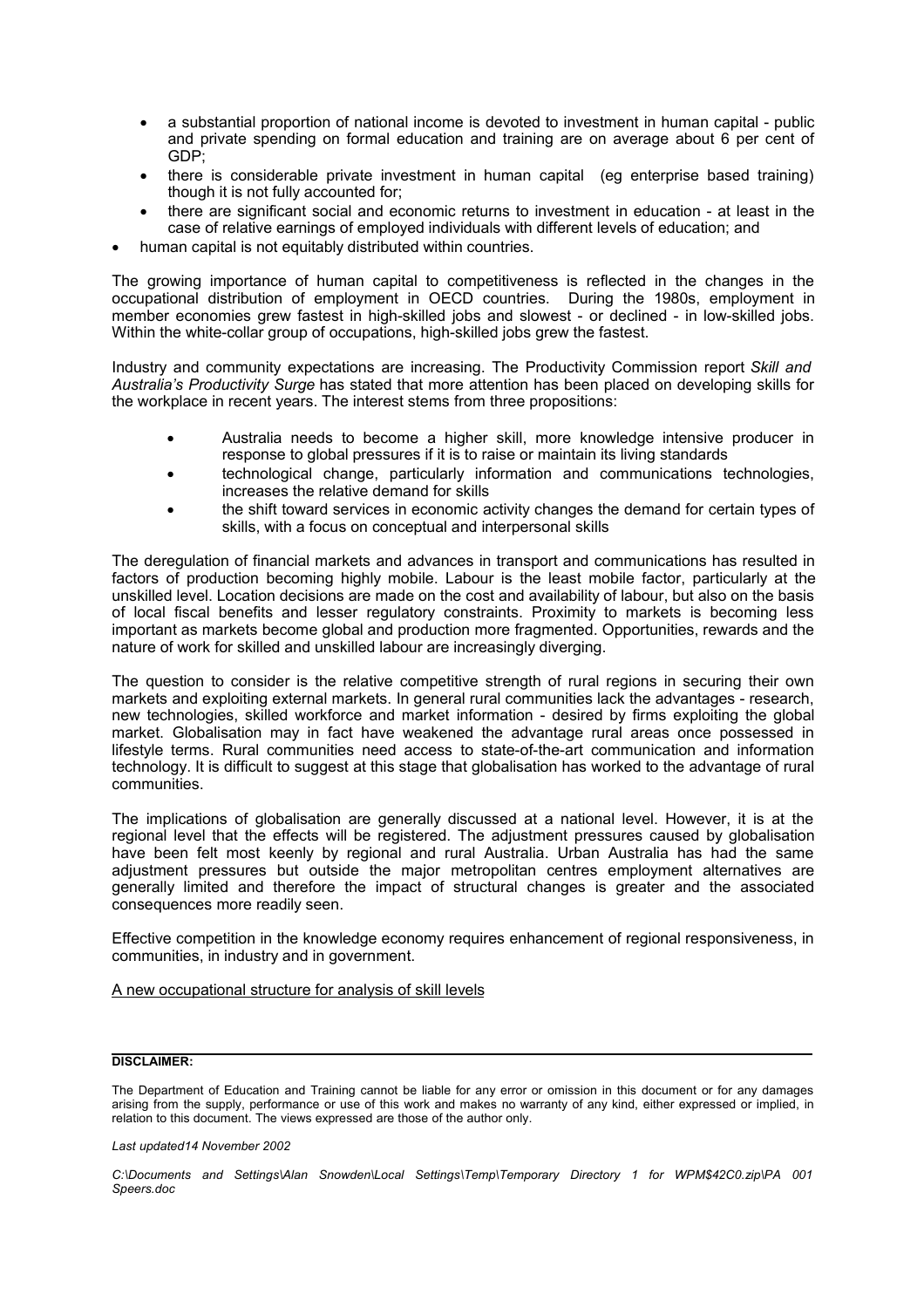This section is based on the work of Leo Maglen and Chandra Shah *Emerging occupational patterns in Australia in the era of globalisation and rapid technological change: implications for education and training* (CEET Working Paper no.21, February 1999).

Analysis of occupational structure building on the work of Robert Reich enables us to look at regional jobs in terms of knowledge content. The more highly skilled the workforce, the better it will be positioned in the global economy and the more flexible and adaptable it will be in the event of structural change. This analysis looks at the types and nature of work and shifts in the skills and personal qualities education and training should be fostering.

Based on Reich, work can be categorised as follows:

### Routine Production Workers (advanced skill level, intermediate – white collar, intermediate – blue collar, low skill level)

Blue collar occupations and repetitive jobs in high technology firms such as data processing which are globalised occupations and most vulnerable to job loss through industry restructuring and automation. Standard procedures to produce goods sold world-wide. Work can be codified and automated, often in high-volume. Workers are competing against other workers and products world-wide on a price basis.

Examples include cleaners, general clerks, secretaries, truck drivers, farm hands, motor mechanics, kitchen hands, carpenters, bookkeepers and storepersons.

In Person Services (professional, intermediate, elementary)

Services provided person to person in direct contact with the recipient of the task. Workers are competing against other workers and enterprises in the domestic market based on cost quality. There is little global competition.

High skilled occupations include nurses, teachers, sales and service managing supervisors, vocational education teachers, police, welfare and community workers and general medical practitioners.

Lower skilled occupations include sales assistants, check out operators, receptionists, bar attendants, waiters and sales representatives.

### Symbolic Analysts (conceptual, technical)

Problem-identifying, problem solving, strategic broking and creating unique products traded world-wide. These services can be traded globally and compete in the world market, even for domestic services.

Examples are research scientists, specialist managers, software engineers, engineering technologists, architects, lawyers and artists.

In Australia between 1986 and 1991, at the national level the employment of symbolic analysts increased by 4.6% annually and in-person service workers 1.4% annually. Routine production workers decreased 1.0% annually.

Analysis of occupational change between 1986/97 and 1995/96 at the national level shows that all the stagnation and decline in employment was in the occupational categories most vulnerable to

## **DISCLAIMER:**

The Department of Education and Training cannot be liable for any error or omission in this document or for any damages arising from the supply, performance or use of this work and makes no warranty of any kind, either expressed or implied, in relation to this document. The views expressed are those of the author only.

*Last updated14 November 2002*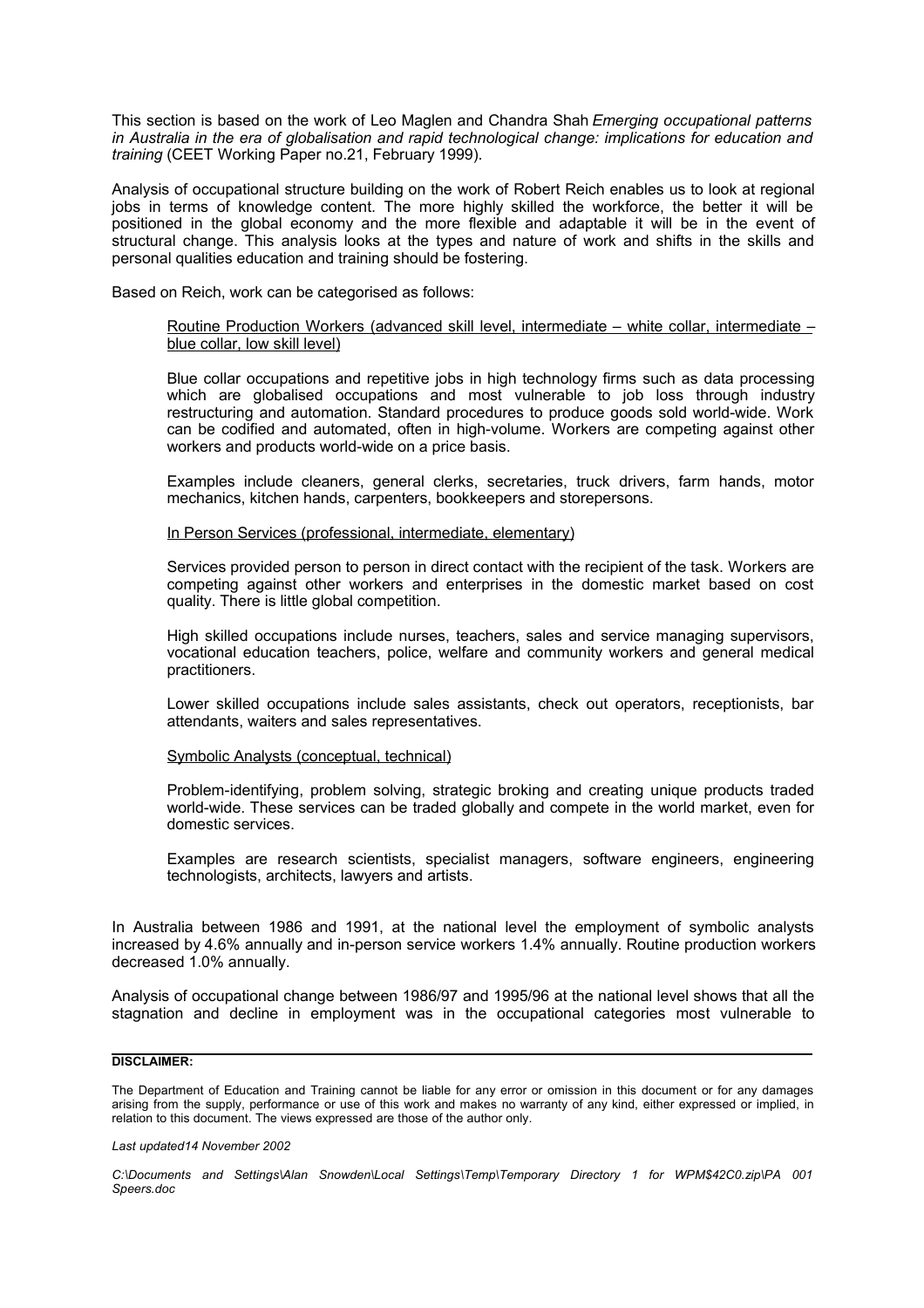globalisation, technological change and restructuring (symbolic analysts - technical and routine production workers). On the other hand, only part of the growth was in the occupational category best placed to take advantage of the opportunities these forces opened up (symbolic analysts – conceptual). Much of the growth occurred in the occupational categories not directly open to global forces and which did not directly add to the competitiveness of the Australian economy (in-person services).

### Indicators of "knowledge intensity"

The following indicators can be used to identify the proportion of current economic activity in an economy that is in some sense "knowledge intensive":

- The % of GDP attributable to "knowledge-intensive" industries
- The % of the labour force that are engaged in "knowledge-intensive" occupations
- "Investment in knowledge" as a proportion of GDP.

*(*Source: *Australia as a modern economy: some statistical indicators 2002* Department of Industry Tourism and Resources June 2002)

Based on McKeon and Weir (2001) economies on the way to becoming KBEs have around 50% of GDP attributable to "knowledge-based industries", a workforce of which over 30% are "knowledge workers" and around 7% of GDP as "investment in knowledge". These benchmarks have been developed from an analysis of national economies but could be applied to larger regional economies. There is a broad correlation between economic status and knowledge intensity (0.66) *(Source: McKeon R and Weir T Towards KBEs; Preconditions and Assessments APEC Symposium on KBEs Seoul June 2000)*

The most accurate indicator is the first. Disaggregation of occupational data is possible to low levels of detail that are indicative of the skill levels of the occupation. This is considered a good de facto measure for knowledge intensity. The second indicator includes industries such as health, finance and business services that may be knowledge-based, but can be at a low knowledge or skill level. "Investment in knowledge" is based on measures of R&D activity that may not include areas such as government research, in-house research and investment in other knowledge activities such as education and training.

It should be noted that the ABS is developing a national set of indicators applicable to measuring the "knowledge intensity" in Australia (refer to the discussion paper *Measuring a knowledge-based economy and society: an Australian framework* 2002 ABS 1375.0). Since 1999 the Department of Industry Tourism and Resources has also published an annual set of national indicators (see*Australia as a modern economy: some statistical indicators 2002*for the most recent set).

### Analysis of the regional labour force

An efficient knowledge economy combines codified knowledge (information) and tacit knowledge (defining the regional competitive edge) to create new knowledge which leads to innovation and wealth creation.

In recent years tacit knowledge, which in the main can only be exploited at the regional level for effective wealth creation, has become by far the most important input. This is because codified knowledge is now largely available to all (provided the appropriate global knowledge workers are available in the region) thanks to the information technology revolution of recent years. Although codified knowledge is still a necessity for competitive success, it is tacit knowledge which is a necessity for a competitive edge in both innovation and commercialisation.

# **DISCLAIMER:**

The Department of Education and Training cannot be liable for any error or omission in this document or for any damages arising from the supply, performance or use of this work and makes no warranty of any kind, either expressed or implied, in relation to this document. The views expressed are those of the author only.

#### *Last updated14 November 2002*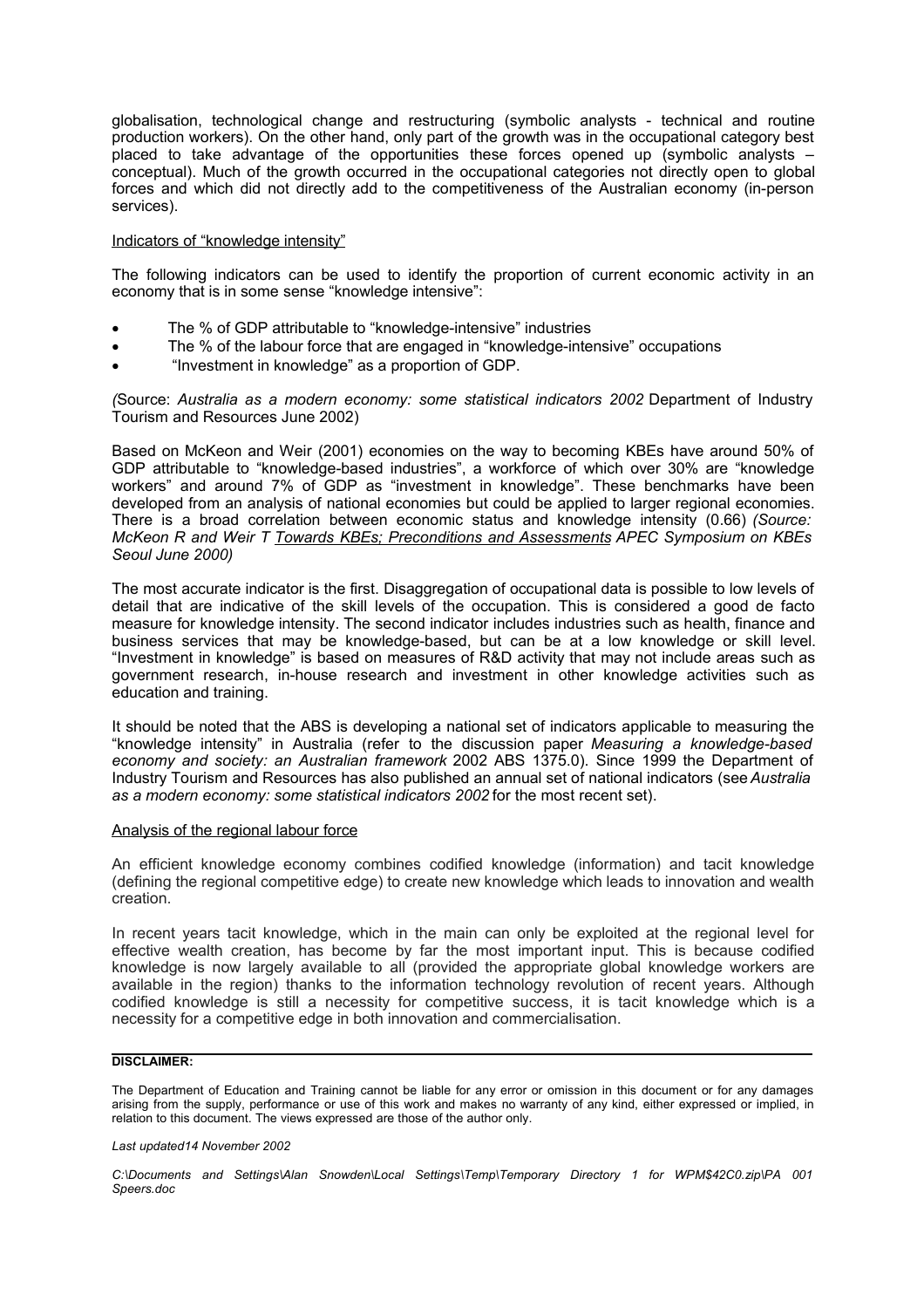It has to be kept in mind that knowledge creation only leads to competitive success if the region has all the attributes required to translate knowledge into commercially successful goods and services. It is an understanding of the way tacit knowledge works that makes the regional dimension so important.

Enabling knowledge creation requires mobilising (and intensifying) tacit knowledge. It requires:

- having skilled workers who can access and use efficiently global codified knowledge
- forming relationships (that is, increasing the degree of socialisation) between persons with individual tacit knowledge

Breakthroughs in knowledge creation occur when individuals come together and share tacit knowledge and insights into interpretations of codified knowledge. By themselves, the individuals could not achieve breakthroughs. These individuals form teams or micro-communities with an optimal size of between five and seven persons.

Mobilisation of tacit knowledge is a measure of social capital within a region. That social capital transforms the raw material of codified knowledge identified with skilled workers. A measure of the "knowledge intensity" or workforce skill levels will define to foundation that this transformative process is based on. The higher the level of workforce skill the greater chance of successful transformation.

Essentially this measure of workforce skill shows the preparedness of the regional population to take up the opportunities of the knowledge-based economy. A region that does not have the appropriate level of preparedness may still remain a high-level production region but may lose the benefits of transformative processes. In basic terms the region may continue to produce raw materials but the economic benefits of transformation may be realized elsewhere, even if the transformation physically occurs in the region.

To estimate the region's level of preparedness an analysis of the regional labour force has been undertaken based on 1996 census data at SSD level. ASCO 4-digit data has been transposed into Reichian categories and skill levels using a modified version of the concordance between ASCO2 and Reich's USA-based categories, as originally proposed by Maglen and Shah.

This analysis of the regional workforce reveals that the traditional broadacre agricultural and horticultural production and processing region of Lower Murrumbidgee and the manufacturing region of Albury are the most vulnerable to the impacts of globalisation, with a lower proportion of high skilled workers and a higher proportion of low skilled workers. The Murray-Darling region also has a high proportion of low skilled workers.

|                                       | <b>Albury</b> | <b>Upper</b><br><b>Murray</b> | <b>Central</b><br><b>Murray</b> | Murray-<br><b>Darling</b> | <b>Central</b><br>M'bidgee | Lower<br>M'bidgee | Region |
|---------------------------------------|---------------|-------------------------------|---------------------------------|---------------------------|----------------------------|-------------------|--------|
| <b>High skill level</b>               | 39.03         | 44.60                         | 47.73                           | 45.22                     | 42.01                      | 41.58             | 42.36  |
| Symbolic Analytical                   | 14.82         | 25.11                         | 28.93                           | 28.09                     | 18.22                      | 21.73             | 20.35  |
| (conceptual)                          |               |                               |                                 |                           |                            |                   |        |
| In-person                             | 9.94          | 6.73                          | 7.12                            | 6.48                      | 8.90                       | 7.05              | 8.31   |
| (professional)                        |               |                               |                                 |                           |                            |                   |        |
| Routine production                    | 14.27         | 12.76                         | 11.68                           | 10.65                     | 14.89                      | 12.80             | 13.70  |
| (advanced)                            |               |                               |                                 |                           |                            |                   |        |
| skill<br><b>Intermediate</b><br>level | 35.18         | 28.48                         | 28.23                           | 22.84                     | 31.93                      | 29.23             | 31.04  |

Distribution of skill levels across regional planning areas (%)

## **DISCLAIMER:**

The Department of Education and Training cannot be liable for any error or omission in this document or for any damages arising from the supply, performance or use of this work and makes no warranty of any kind, either expressed or implied, in relation to this document. The views expressed are those of the author only.

*Last updated14 November 2002*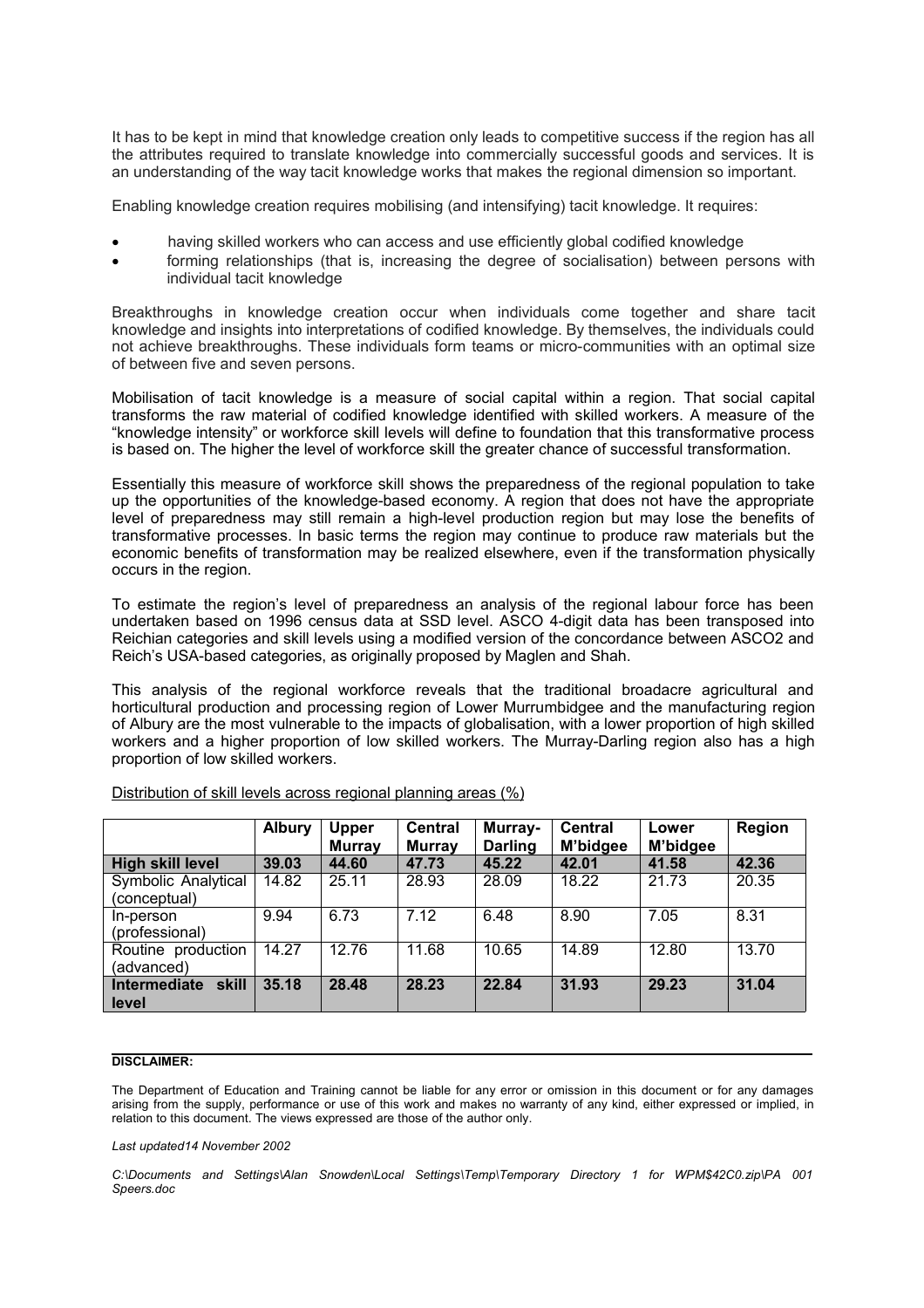| Symbolic Analytical<br>(technical)   | 2.30  | 1.26  | 1.56  | 1.06  | 2.13  | 1.77  | 1.93  |
|--------------------------------------|-------|-------|-------|-------|-------|-------|-------|
| In-person<br>(intermediate)          | 13.39 | 10.52 | 11.44 | 8.99  | 12.65 | 9.49  | 11.80 |
| Routine production<br>(white collar) | 13.28 | 9.21  | 8.90  | 7.08  | 11.17 | 11.13 | 10.99 |
| Routine production<br>(blue collar)  | 6.21  | 7.49  | 6.33  | 5.71  | 5.98  | 6.84  | 6.32  |
| Low skill level                      | 25.81 | 26.92 | 24.04 | 31.94 | 26.25 | 29.19 | 26.61 |
| In-person<br>(elementary)            | 14.91 | 9.83  | 10.36 | 8.96  | 12.76 | 9.91  | 12.03 |
| Routine production<br>(low skill)    | 10.90 | 17.09 | 13.68 | 22.98 | 13.29 | 19.28 | 14.58 |

Albury and Lower Murrumbidgee (major production centres) have the lowest proportions of high skilled workers.

Albury and Central Murrumbidgee have the highest levels of medium level skills as the major service centres of the region.

Low skill workers are in highest proportion in the remote Murray-Darling SSD and the Lower Murrumbidgee agricultural production area.

Skill levels compared to regional employment profile (%)

|                                   | <b>Albury</b> | Upper         | <b>Central</b> | Murray-        | <b>Central</b> | Lower    |
|-----------------------------------|---------------|---------------|----------------|----------------|----------------|----------|
|                                   |               | <b>Murray</b> | <b>Murray</b>  | <b>Darling</b> | M'bidgee       | M'bidgee |
| <b>High skill level</b>           | 17.74         | 7.89          | 13.41          | 4.22           | 39.83          | 16.91    |
| Symbolic Analytical (conceptual)  | 14.02         | 9.25          | 16.92          | 5.46           | 35.95          | 18.40    |
| In-person (professional)          | 23.03         | 6.07          | 10.20          | 3.09           | 43.01          | 14.61    |
| Routine production (advanced)     | 20.05         | 6.98          | 10.15          | 3.07           | 43.66          | 16.09    |
| Intermediate skill level          | 21.83         | 6.88          | 10.83          | 2.91           | 41.33          | 16.23    |
| Symbolic Analytical (technical)   | 22.96         | 4.90          | 9.65           | 2.18           | 44.48          | 15.83    |
| In-person (intermediate)          | 21.85         | 6.68          | 11.54          | 3.01           | 43.05          | 13.86    |
| Routine production (white collar) | 23.28         | 6.28          | 9.64           | 2.55           | 40.82          | 17.44    |
| Routine production (blue collar)  | 18.93         | 8.89          | 11.92          | 3.58           | 38.04          | 18.65    |
| Low skill level                   | 18.68         | 7.58          | 10.75          | 4.75           | 39.33          | 18.90    |
| In-person (elementary)            | 23.87         | 6.13          | 10.25          | 2.95           | 42.61          | 14.19    |
| Routine production (low skill)    | 14.40         | 8.79          | 11.17          | 6.24           | 36.63          | 22.79    |
| <b>Employment</b>                 |               |               |                |                |                |          |
| % regional employment             | 19.35         | 7.49          | 11.90          | 3.96           | 40.16          | 17.22    |

Albury has a low level of high skill workers. Central Murray has a high proportion.

Albury and Central Murrumbidgee have a high proportion of intermediate skills. Upper Murray, Murray-Darling and Lower Murrumbidgee have a low proportion.

Reichian category compared to regional employment profile (%)

|                                     | <b>Albury</b> | <b>Upper</b><br><b>Murrav</b> | Central<br><b>Murrav</b> | <b>Murray-</b><br><b>Darling</b> | Central<br>M'bidaee | Lower<br>M'bidgee |
|-------------------------------------|---------------|-------------------------------|--------------------------|----------------------------------|---------------------|-------------------|
| <b>Symbolic Analytical Services</b> |               |                               |                          |                                  |                     |                   |
| Symbolic Analytical (conceptual)    | 14.02         | 9.25                          | 16.92                    | 5.46                             | 35.95               | 18.40             |

## **DISCLAIMER:**

The Department of Education and Training cannot be liable for any error or omission in this document or for any damages arising from the supply, performance or use of this work and makes no warranty of any kind, either expressed or implied, in relation to this document. The views expressed are those of the author only.

### *Last updated14 November 2002*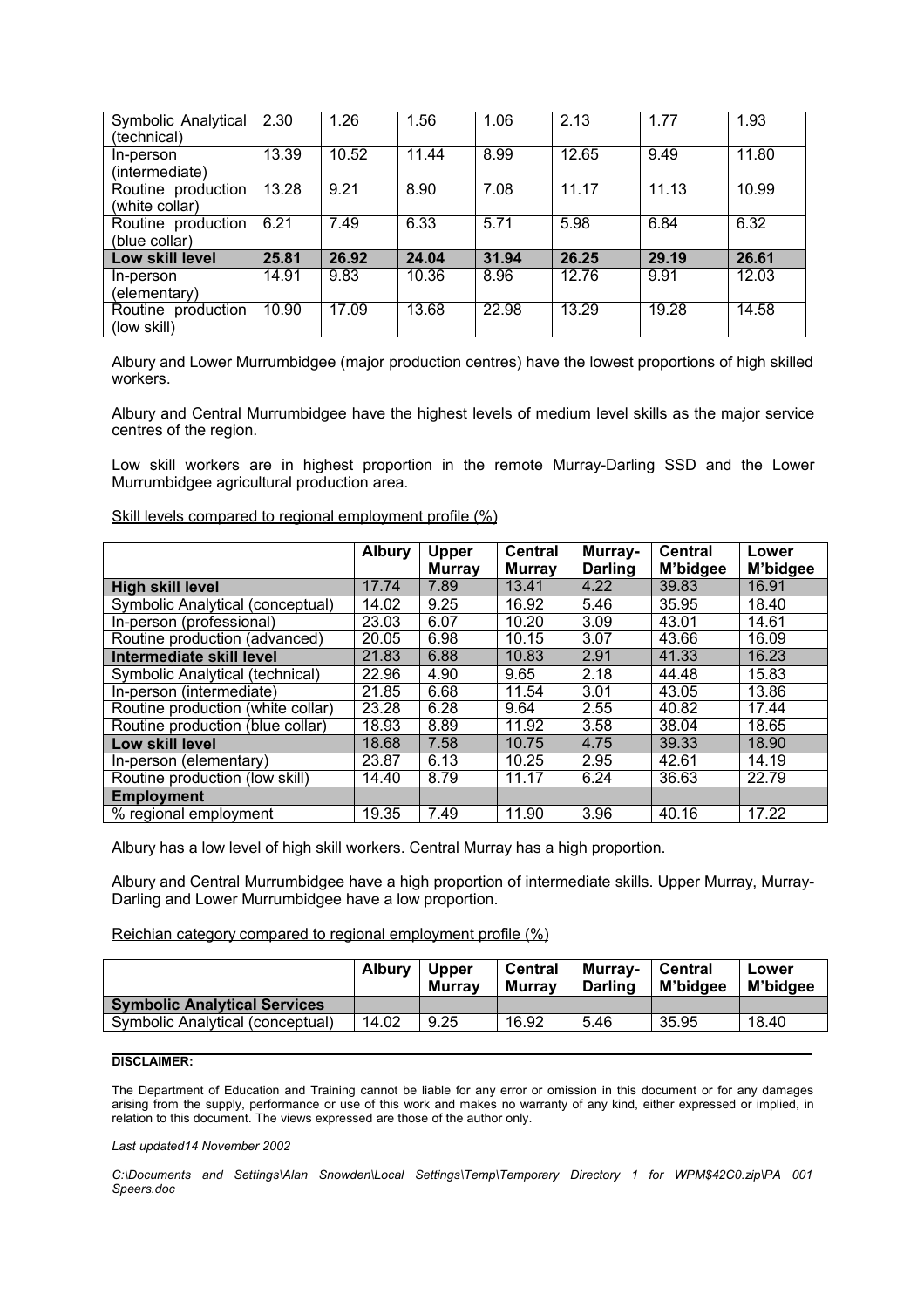| Symbolic Analytical (technical)    | 22.96 | 4.90 | 9.65  | 2.18 | 44.48 | 15.83 |
|------------------------------------|-------|------|-------|------|-------|-------|
| <b>In-person Services</b>          |       |      |       |      |       |       |
| In-person (professional)           | 23.03 | 6.07 | 10.20 | 3.09 | 43.01 | 14.61 |
| In-person (intermediate)           | 21.85 | 6.68 | 11.54 | 3.01 | 43.05 | 13.86 |
| In-person (elementary)             | 23.87 | 6.13 | 10.25 | 2.95 | 42.61 | 14.19 |
| <b>Routine Production Services</b> |       |      |       |      |       |       |
| Routine production (advanced)      | 20.05 | 6.98 | 10.15 | 3.07 | 43.66 | 16.09 |
| Routine production (white collar)  | 23.28 | 6.28 | 9.64  | 2.55 | 40.82 | 17.44 |
| Routine production (blue collar)   | 18.93 | 8.89 | 11.92 | 3.58 | 38.04 | 18.65 |
| Routine production (low skill)     | 14.40 | 8.79 | 11.17 | 6.24 | 36.63 | 22.79 |
| <b>Employment</b>                  |       |      |       |      |       |       |
| % regional employment              | 19.35 | 7.49 | 11.90 | 3.96 | 40.16 | 17.22 |

High proportion of in-person services are found in Albury and Central Murrumbidgee as the main service centres of the region.

High proportion of routine production services are found in Albury and Lower Murrumbidgee, as the main manufacturing and agricultural production areas.

### The impact of e-commerce

Australia rates consistently in the top ten nations globally for its E-commerce environment – over 35% of businesses have an on-line presence and all medium sized and over 80% of small business use personal computers. Over half of Australian households have personal computers and close to 35% have internet connections. Regional Australia has experienced a 164% increase in on-line households since February 1998. Take up rates for e-commerce are high.

E-commerce will have an impact through

- reduced tyranny of distance
- access to global markets
- productivity gains
- changes to value chains
- new products and processes
- changes in prices and inflation
- changes in employment profiles

There are significant benefits of E-commerce for the Australian economy. The National Office for the Information Economy has produced reports *E-commerce beyond 2000* and a companion report *Ecommerce across Australia* that outline these benefits. The more recent *Australia's information economy: the big picture* report projected that Australia's GDP would increase by an additional 2.6% by 2004-05 through the impact of e-commerce with a sustained long-term (to 2010) increase of 2.0%. Employment will be higher by 1.2% returning to current levels in the longer term and real wages increasing by 2.0\$ sustainable in the long-term.

One of the key risk factors in achieving these benefits is a shortage of labour with the necessary skills. Businesses already operating in the information economy rate this factor more highly than any other as an inhibitor. The growth projected in the Allen report is based on the assumption of an increase of 30% in the employment of people in key IT occupations. If this assumption is not "realised" employment would grow by only 0.8% rather than 1.2% and GDP would increase by 1.7% rather than 2.6%. Lack of skilled labour is the greatest inhibitor on output (GDP). It should be noted that

# **DISCLAIMER:**

The Department of Education and Training cannot be liable for any error or omission in this document or for any damages arising from the supply, performance or use of this work and makes no warranty of any kind, either expressed or implied, in relation to this document. The views expressed are those of the author only.

*Last updated14 November 2002*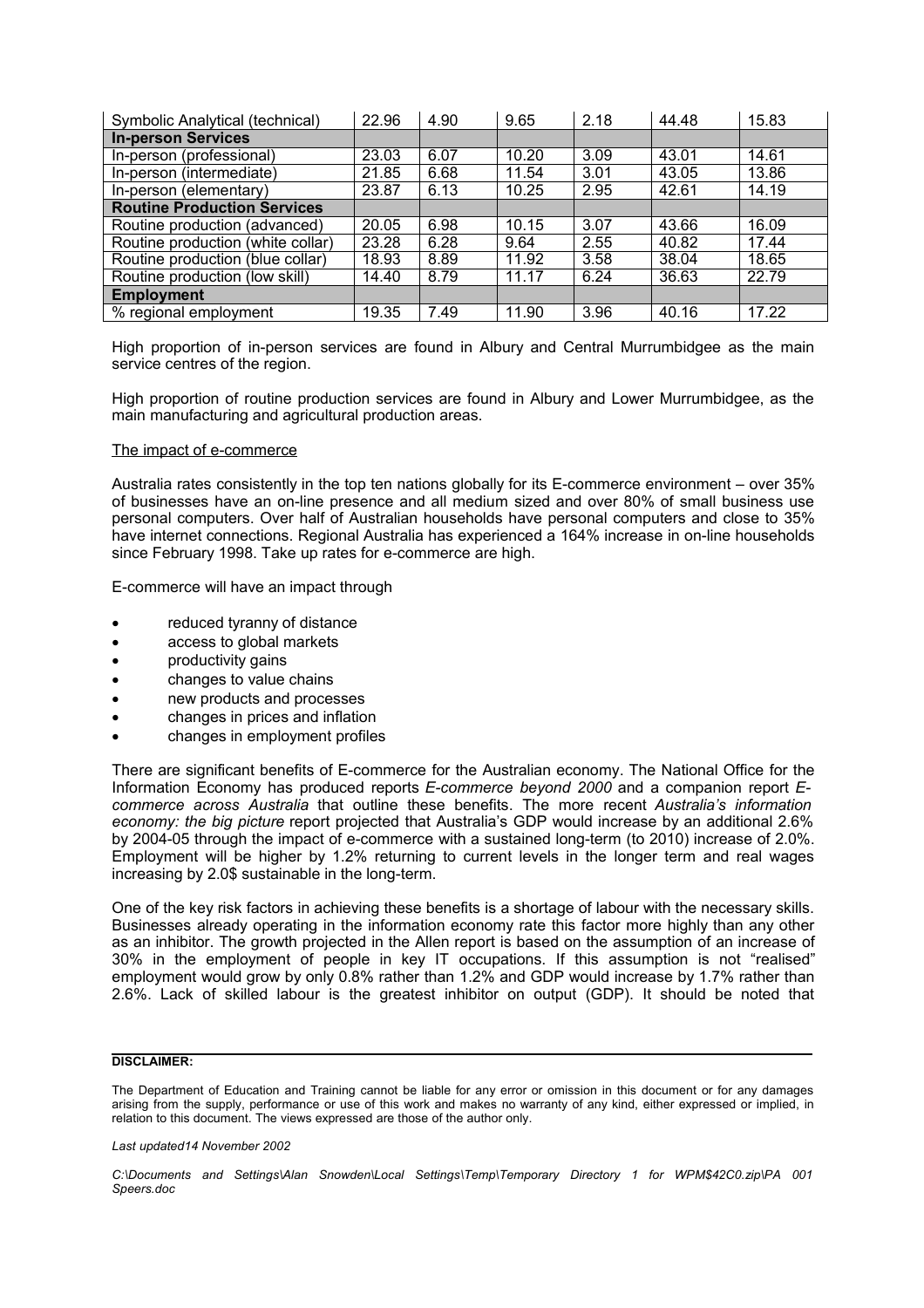employment in the long-term is projected to remain at current levels if the impact of e-commerce is negated by risk factors such as skilled labour, broadband access, security and privacy issues etc.

There are no significant differences expected in the impact on metropolitan and non-metropolitan regions. The impact depends on the composition of the underlying economy. Broad based economies can expect to expand, narrow based economies (such as those primarily dependent on agriculture or mining) are expected to contract. An overall net loss of jobs is expected in non-metropolitan areas, though output is expected to increase, but not to the extent of metropolitan areas.

For example, the impact of E-commerce is projected to result in a 1.5% decline in overall employment in the Riverina region. Industries most affected are projected to be retail trade, banking and government administration. Industries expected to increase employment as a result of E-Commerce are wholesale trade, communication services and education.

The extent of structural change as a result of increased use of E-commerce can be measured as an industrial dislocation index. Both the Murrumbidgee and Murray statistical divisions fall into the medium dislocation range. They are the least dislocated regions in NSW.

The dislocation involved in the greater use of E-commerce is expected to be largest in regions that have the most to gain from the change. As long as people upgrade their skills to meet changes in demand in the labour market, they should be able to find employment in their local area. This would reduce many of the normal transitional difficulties often seen with major structural change.

Greater use of E-commerce is expected to stimulate activity and employment in industries that benefit from increased awareness of their products or services, meet the growing E-commerce needs of other industries or grow through productivity enhanced expansion. Most industries are expected to benefit from E-commerce. Those that will benefit most through increased activity are expected to be tourism, wholesale trade, communication services, finance and insurance, construction, property and business services, transport, government administration, health and education, utilities and manufacturing. Industries that will not benefit are retail trade, mining and agriculture.

The Murray SD is expected to increase gross regional product (GRP) by 2.6%, peaking in 2010, 0.3% lower than the 2.9% increase nationally. Sectors to benefit most are property and business services, government administration, education and health, tourism, wholesale trade, construction, transport and finance and insurance. Industries that will not benefit are retail trade and agriculture. The impact on employment is expected to be minimal in the long term (to 2016).

The Murrumbidgee SD is expected to increase gross regional product (GRP) by 2.8%, peaking in 2010, 0.1% lower than the 2.9% increase nationally. Sectors to benefit most are property and business services, government administration, education and health, wholesale trade, construction, tourism, transport, manufacturing and finance and insurance. Industries that will not benefit are retail trade and agriculture. The impact on employment is expected to be minimal, but positive, in the long term (to 2016).

### Measuring the knowledge economy at the regional level

NIEIR (in *State of the Regions 2001*) has proposed some measures that can be used to determine a region's position in relation to the developing knowledge economy. These are:

- Global workers (proportion of the workforce)
- Skill sustainability (ratio of symbolic analysts to routine workers)
- Tertiary degree attainment (1996 weighted for course difficulty and duration)
- University enrolments (1998 persons over 15 years)

## **DISCLAIMER:**

The Department of Education and Training cannot be liable for any error or omission in this document or for any damages arising from the supply, performance or use of this work and makes no warranty of any kind, either expressed or implied, in relation to this document. The views expressed are those of the author only.

*Last updated14 November 2002*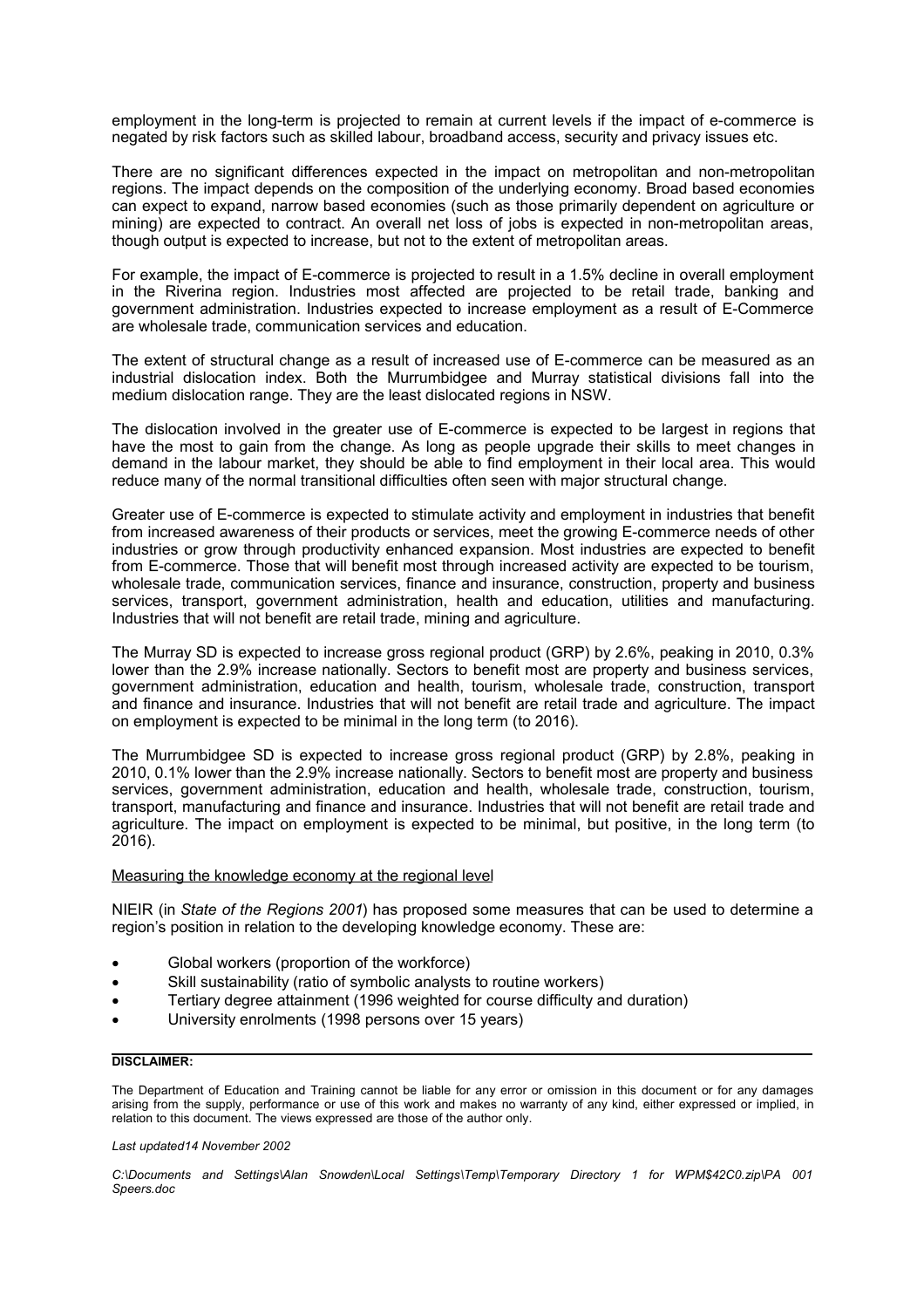- Patent applications (per 1,000 people 1990-2000 as a proxy measure for innovation and entrepreneurial dynamism)
- R&D supply (1998 weighted for regional employment levels)
- R&D demand (1998)

|                             | M'bidgee | Rank (out of 64) | <b>Murray</b> | Rank (out of 64) |
|-----------------------------|----------|------------------|---------------|------------------|
| <b>Global workers</b>       | 46       | 35               | 56            | 20               |
| <b>Skill sustainability</b> | 38       | 38               | 47            | 27               |
| <b>Tertiary attainment</b>  | 0.21     | 45               | 0.22          | 35               |
| Uni enrolments              | 3.3      | 30               | 3.2           | 34               |
| <b>Patent applications</b>  | 0.9      | 37               | 0.8           | 46               |
| R&D supply (\$)             | \$356.00 | ∩                | \$82.20       | 44               |
| R&D demand (\$)             | \$186.60 | 28               | \$217.80      | 19               |

Benchmarks have yet to be developed to allow these indicators to be used to evaluate the "knowledge economy positioning" of the regional economy.

The supply of global workers and the skill sustainability level are the most useful of these indicators, as this information is readily available through the ABS both as a Census measure and as a continuous measure through the Labour Force Survey. Manipulation from ASCO2 to the proposed new categories will provide an indicator of the changes in knowledge positioning over time. The next step in the analysis commenced above will be to take census data from 1986 through 2001 and track changes in the global worker and skill sustainability indicators to determine if the global economy has had an impact at the regional skill level and to determine the level of that impact (if any) on regional skill levels. This information will then contribute to the regional planning process in determining skill priority areas and resource allocation.

Application of this model at the state level would be dependent on its applicability at the regional level.

## Concluding comments

While many of the traditional policy challenges and prescriptions will continue to be critical for success in a knowledge-based economy, there are some emerging challenges that need to be addressed. These include:

- the need to address issues of 'access' to new technology, especially ICT, for all sections of the population. Income distribution and inequality issues are more than ever becoming part of the technology debate. This involves facilitating effective communication infrastructure and addressing barriers to access;
- resolving the issue of cooperation between firms versus competition law;
	- a re-thinking of labour market and social policies the growing demand for skilled workers may lead to the exclusion of certain sections of the workforce (the unskilled and older employees);
- the role of intellectual property in the knowledge-based economy
	- a need to encourage firms and individuals to invest in training and to develop appropriate education and training policies given the importance of life-long learning in a KBE;
- how to help firms find, assess and make use of new knowledge; and
	- a better understanding of the implications of the growing convergence between economic and social policy in most OECD countries.

Some specific priority areas for government action include:

# **DISCLAIMER:**

The Department of Education and Training cannot be liable for any error or omission in this document or for any damages arising from the supply, performance or use of this work and makes no warranty of any kind, either expressed or implied, in relation to this document. The views expressed are those of the author only.

*Last updated14 November 2002*